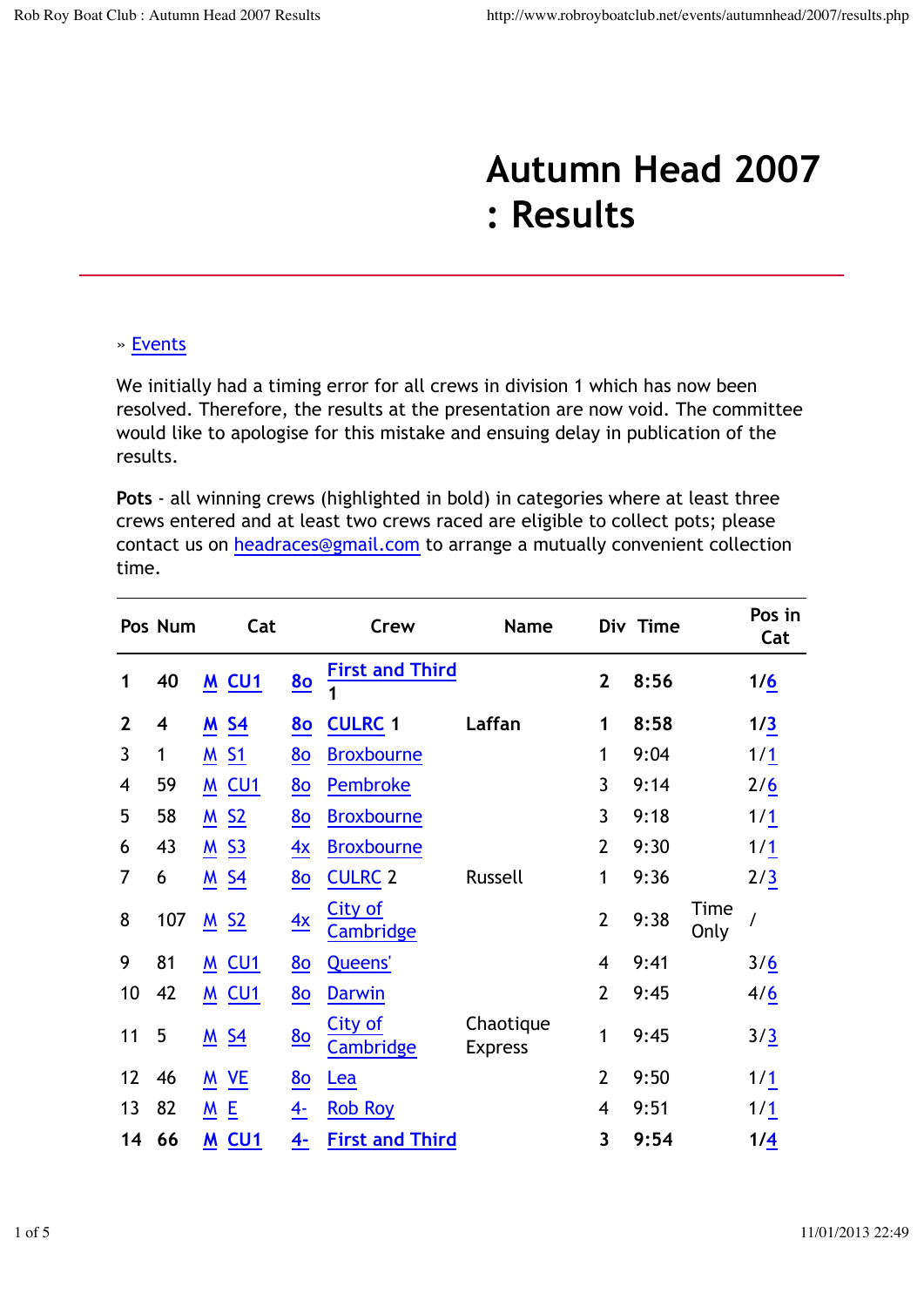| 15 | 68           | $X \simeq 54$      | 80             | City of<br><b>Cambridge</b>              |                     | 3              | 9:54                  | 1/1           |
|----|--------------|--------------------|----------------|------------------------------------------|---------------------|----------------|-----------------------|---------------|
| 16 | 18           | <u>M S3</u>        | $4+$           | <b>CULRC 1</b>                           | <b>Kerr</b>         | 1              | 9:57                  | 1/3           |
| 17 | 19           | $M$ S3             | $4+$           | <b>CULRC 2</b>                           | <b>Thomas</b>       | 1              | 9:58                  | 2/3           |
| 18 | 41           | <b>M CU1</b>       | 80             | <b>First and Third</b><br>$\overline{2}$ |                     | 4              | 10:00                 | 5/6           |
| 19 | 8            | $M$ S4             | 80             | <b>Champion of</b><br>the Thames         | Smith               | $\mathbf{1}$   | Time<br>10:00<br>Only | $\prime$      |
| 20 | 65           | <b>M CU1</b>       | <u>4-</u>      | <b>LMBC</b>                              |                     | 3              | 10:00                 | 2/4           |
| 21 | 39           | <u>M</u> CU1       | 80             | Girton                                   |                     | $\overline{2}$ | 10:01                 | 6/6           |
| 22 | 62           | M CRAN             | 80             | <b>City of</b><br><b>Cambridge</b>       | <b>Great Daines</b> | 3              | 10:04                 | 1/6           |
| 23 | 67           | M CU1              | $\ddot{4}$     | Clare 1                                  | O'Brien             | 3              | 10:04                 | 3/4           |
| 24 | 17           | <b>W CRAVB</b>     | 80             | <b>Cambridge</b><br><b>Veterans</b>      |                     | 1              | 10:12                 | 1/2           |
| 25 | 15           | $M$ S <sub>2</sub> | $4+$           | Cambridge '99                            |                     | $\mathbf{1}$   | 10:12                 | 1/1           |
| 26 | 84           | M CUL              | 80             | Pembroke                                 |                     | 4              | 10:17                 | 1/1           |
| 27 | 69           | <b>M CU1</b>       |                | 4x+ Queens'                              |                     | 3              | Time<br>10:17<br>Only | $\prime$      |
|    |              |                    |                |                                          |                     |                |                       |               |
|    | Pos Num      | Cat                |                | Crew                                     | <b>Name</b>         |                | Div Time              | Pos in<br>Cat |
| 28 | $\mathbf{2}$ | <b>M CRAVC 80</b>  |                | <b>X-Press</b>                           | 8.07                | 1              | 10:19                 | 1/3           |
| 29 | 60           | M J18              | 80             | Leys School                              |                     | 3              | 10:21                 | 1/1           |
| 30 | 63           | <b>M CRAN</b>      | 80             | <b>Champion of</b><br>the Thames         | Gay                 | 3              | 10:22                 | 2/6           |
| 31 | 24           | M <sub>CU1</sub>   | $4+$           | <b>Downing 3</b>                         | Pierce              | 1              | 10:22                 | 1/15          |
| 32 | $12$         | <u>M J18</u>       | 4x             | <b>Leys School 1</b>                     |                     | 1              | 10:22                 | 1/3           |
| 33 | 28           | $M$ S <sub>4</sub> | $4+$           | <b>Broxbourne 1</b>                      |                     | 1              | 10:25                 | 1/2           |
| 34 | 83           | <b>M CU1</b>       | $\frac{4}{1}$  | Clare 2                                  | O'Brien             | 4              | 10:25                 | 4/4           |
| 35 | 91           | <b>M CU1</b>       | $\overline{4}$ | <b>First and Third</b>                   |                     | 4              | 10:26                 | 2/15          |
| 36 | 44           | <b>M S1</b>        | $4+$           | <b>Broxbourne</b>                        |                     | $\overline{2}$ | 10:27                 | 1/1           |
| 37 | 20           | <u>M S3</u>        | $\frac{4+}{2}$ | Cambridge '99                            |                     | $\mathbf{1}$   | 10:27                 | 3/3           |
| 38 | 85           | $W$ S3             | 80             | <b>CUWBC</b>                             |                     | 4              | 10:27                 | 1/2           |
| 39 | $\mathbf{3}$ | <b>M CRAVC</b>     | 80             | Cantabrigian                             | Hunter              | 1              | 10:28                 | 2/3           |
| 40 | 61           | <b>M CRAN</b>      | 80             | <b>Champion of</b><br>the Thames         | Doggett             | 3              | 10:30                 | 3/6           |
| 41 | 86           | <u>W S4</u>        | <u>80</u>      | <b>CUWBC</b>                             |                     | 4              | 10:30                 | 1/3           |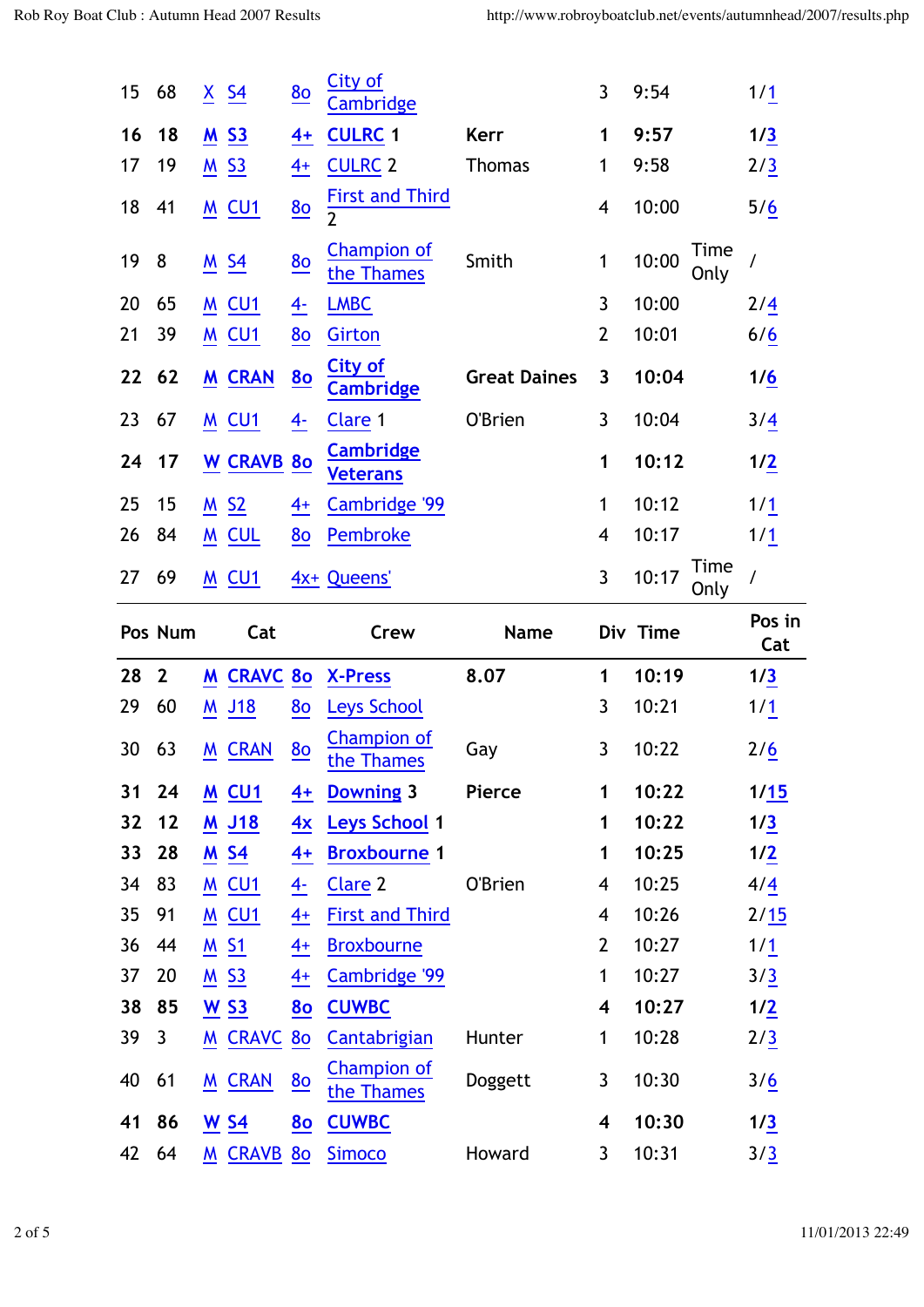| 43 | 14      | $\underline{W}$ S <sub>2</sub> |                    | 80               | <b>Broxbourne</b>                |                | 1                        | 10:33    |                     | 1/1               |
|----|---------|--------------------------------|--------------------|------------------|----------------------------------|----------------|--------------------------|----------|---------------------|-------------------|
| 44 | 108     | M <sub>S3</sub>                |                    | $4+$             | City of<br>Cambridge             |                | $\overline{\mathcal{A}}$ | 10:36    | Time<br>Only        | $\overline{I}$    |
| 45 | 54      | $\underline{W}$ S <sub>2</sub> |                    | $\overline{4}$   | <b>Broxbourne</b>                |                | $\overline{2}$           | 10:37    |                     | $1/\underline{1}$ |
| 46 | 45      |                                | M J18              | 4x               | Cantabrigian                     | Frazer         | $\overline{2}$           | 10:43    |                     | 2/3               |
| 47 | 92      |                                | M <sub>CU1</sub>   | $\frac{4+}{4}$   | <b>Downing 2</b>                 | Pierce         | $\overline{\mathbf{4}}$  | 10:44    |                     | 3/15              |
| 48 | 11      |                                | M CRAN             | 80               | City of<br><b>Cambridge</b>      | Fodrox         | 1                        | 10:46    |                     | 4/6               |
| 49 | 21      | M                              | CU1                | $\overline{4^+}$ | Downing 1                        | Marchment      | 1                        | 10:48    |                     | 4/15              |
| 50 | 13      | M                              | <u>J18</u>         | 4x               | Leys School 2                    |                | 1                        | 10:50    |                     | 3/3               |
| 51 | 22      |                                | M CU1              | $\frac{4+}{4}$   | Christ's 1                       | Eyre           | 1                        | 10:52    |                     | $5/15$            |
| 52 | 9       | M                              | <b>CRAN</b>        | 80               | <b>X-Press</b>                   | Fowlie         | 1                        | 10:54    |                     | 5/6               |
| 53 | 90      | M                              | CU1                | $4+$             | <b>Emmanuel</b>                  |                | $\overline{\mathbf{4}}$  | 10:56    |                     | 6/15              |
| 54 | 16      |                                | M CRAVE 80         |                  | Cantabrigian                     | Walker         | 1                        | 10:56    |                     | 1/3               |
|    | Pos Num |                                | Cat                |                  | Crew                             | <b>Name</b>    |                          | Div Time |                     | Pos in<br>Cat     |
| 55 | 52      |                                | W <sub>54</sub>    | 80               | <b>Champion of</b><br>the Thames | Anderson       | $\overline{2}$           | 10:58    |                     | 2/3               |
| 56 | 23      |                                | <b>M CU1</b>       | $\frac{4+}{2}$   | Christ's 3                       | Martin         | 1                        | 11:01    |                     | 7/15              |
| 57 | 87      |                                | W <sub>CU1</sub>   | 80               | <b>Christ's</b>                  | <b>Surtees</b> | $\overline{\mathbf{4}}$  | 11:04    |                     | 1/4               |
| 58 | 94      |                                | <b>M CU1</b>       | $4+$             | Downing 4                        | Marchment      | 4                        | 11:04    |                     | 8/15              |
| 59 | 49      |                                | M <sub>CU1</sub>   | $\frac{4+}{4}$   | <b>Christ's 2</b>                | Martin         | $\overline{2}$           | 11:05    |                     | 9/15              |
| 60 | 99      |                                | M CUL              | $4+$             | <b>Emmanuel</b>                  |                | $\overline{\mathbf{4}}$  | 11:09    |                     | 1/3               |
| 61 | 50      |                                | M <sub>CU1</sub>   |                  | $4+$ Clare 1                     | Nixon          | 2 <sup>2</sup>           | 11:10    |                     | 10/15             |
| 62 | 97      |                                | $M$ CU1            | $\frac{4+}{2}$   | Fitzwilliam                      |                | 4                        | 11:12    |                     | 11/15             |
| 63 | 93      |                                | M <sub>CU1</sub>   | $\frac{4+}{4}$   | <b>LMBC</b>                      |                | $\overline{\mathbf{4}}$  | 11:14    |                     | 12/15             |
| 64 | 31      |                                | M CRAN             | $4+$             | <b>Champion of</b><br>the Thames | Rutter         | 1                        | 11:14    |                     | 1/1               |
| 65 | 74      |                                | $M_{}$ S4          | $\frac{4+}{2}$   | University of<br>Hertfordshire   |                | $\mathbf{3}$             | 11:15    |                     | 2/2               |
| 66 | 48      |                                | $\underline{W}$ S3 | 80               | <b>Broxbourne</b>                |                | $\overline{2}$           | 11:18    |                     | 2/2               |
| 67 | 51      |                                | $M$ CU1            | $\frac{4+}{4}$   | Christ's 4                       | Eyre           | $\overline{2}$           | 11:19    |                     | 13/15             |
| 68 | 70      |                                | W <sub>CU1</sub>   | 80               | Pembroke                         |                | $\mathbf{3}$             | 11:22    |                     | 2/4               |
| 69 | 75      | M N                            |                    | 2x               | Fitzwilliam                      |                | $\mathbf{3}$             | 11:23    | <b>Time</b><br>Only | /                 |
| 70 | 101     |                                | $W$ S <sub>2</sub> | $\frac{4+}{4}$   | Cambridge '99                    |                | $\overline{\mathbf{4}}$  | 11:24    |                     | 1/2               |
| 71 | 96      |                                | M <sub>CU1</sub>   | $4+$             | Clare <sub>2</sub>               | Nixon          | 4                        | 11:24    |                     | 14/15             |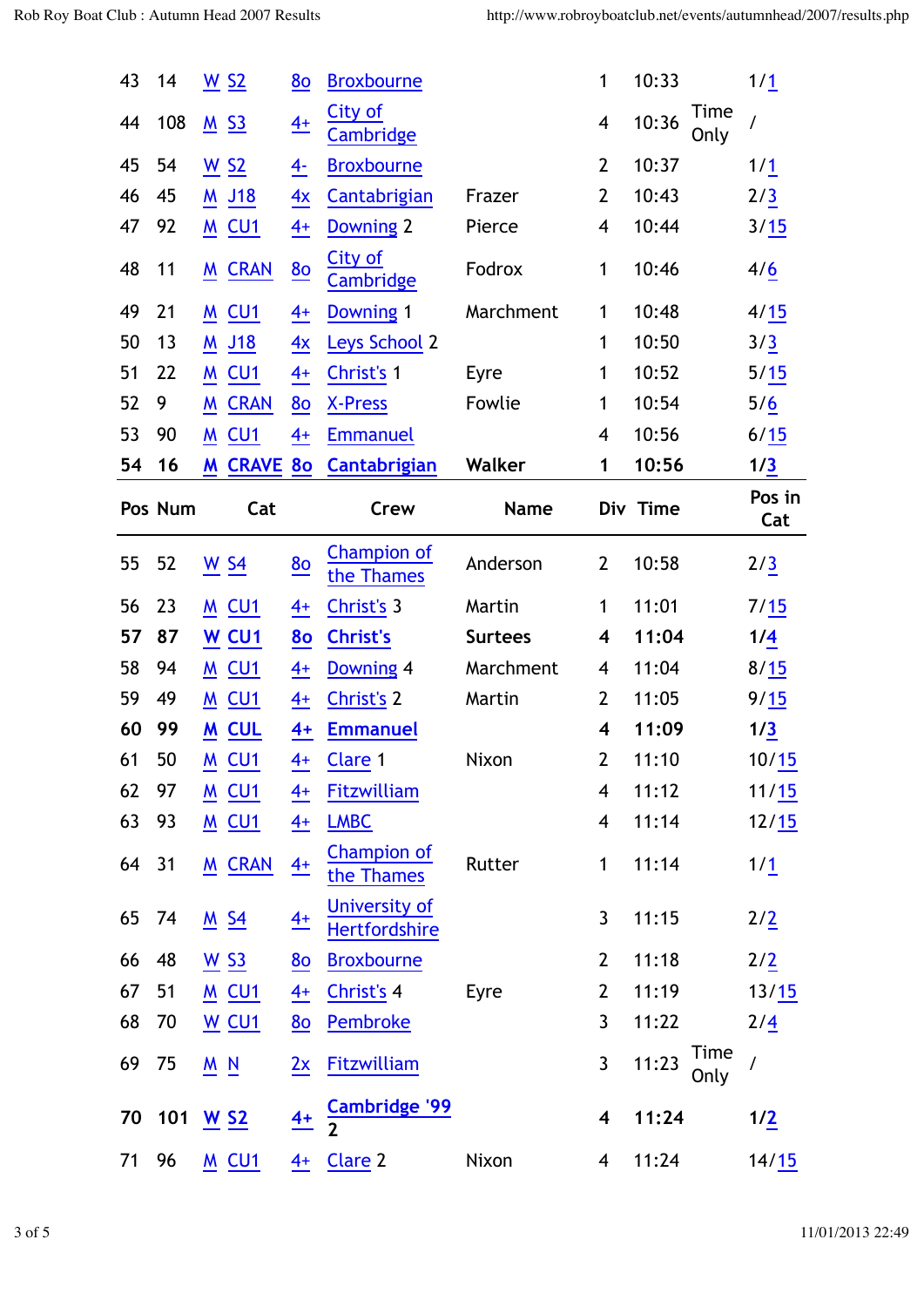| 72 | 27               | <b>M CRAVF</b>                  |                 | 80             | Cambridge<br><b>Veterans</b>       | Martin         | $\mathbf{1}$            | 11:27    |              | 2/3           |
|----|------------------|---------------------------------|-----------------|----------------|------------------------------------|----------------|-------------------------|----------|--------------|---------------|
| 73 | 76               | W <sub>CU1</sub>                |                 | $4+$           | <b>Downing 1</b>                   | <b>Resvick</b> | 3                       | 11:28    |              | 1/5           |
| 74 | 95               | M CU1                           |                 | $4+$           | Selwyn                             |                | 4                       | 11:30    |              | 15/15         |
| 75 | 88               | W CU1                           |                 | <u>80</u>      | <b>First and Third</b>             |                | 4                       | 11:31    |              | 3/4           |
| 76 | 32               | $\underline{W}$ S <sub>2</sub>  |                 | $\frac{4+}{4}$ | Cambridge '99                      |                | 1                       | 11:31    |              | 2/2           |
| 77 | 47               | W CRAVB                         |                 | 80             | <b>Cantabrigian</b>                |                | $\overline{2}$          | 11:31    |              | 2/2           |
| 78 | 30               | $\underline{W}$ S <sub>4</sub>  |                 | $\frac{4x}{2}$ | <b>Rob Roy</b>                     | Lee            | 1                       | 11:32    |              | 1/1           |
| 79 | 98               | W CUL                           |                 | 80             | Pembroke                           |                | 4                       | 11:35    |              | 1/1           |
| 80 | 89               | W <sub>CU1</sub>                |                 | 80             | <b>Girton</b>                      |                | 4                       | 11:54    |              | 4/4           |
| 81 | 10               | <b>M CRAN</b>                   |                 | 80             | <b>Champion of</b><br>the Thames   | Howlett        | $\mathbf{1}$            | 11:54    |              | 6/6           |
|    | Pos Num          |                                 | Cat             |                | Crew                               | <b>Name</b>    |                         | Div Time |              | Pos in<br>Cat |
| 82 | 55               | M CUL                           |                 | $\frac{4+}{2}$ | Clare 2                            | del Cueto      | $\overline{2}$          | 11:54    |              | 2/3           |
| 83 | 7                | M                               | <b>CRAVD 80</b> |                | <b>Champion of</b><br>the Thames   |                | 1                       | 11:55    |              | 3/3           |
| 84 | 25               | $\underline{W}$ S <sub>4</sub>  |                 | 80             | <b>X-Press</b>                     |                | $\mathbf{1}$            | 11:56    | Time<br>Only | /             |
| 85 | 100              | M CUL                           |                 | $4+$           | Clare <sub>1</sub>                 | McEwan         | 4                       | 11:58    |              | 3/3           |
| 86 | 26               | $\underline{W}$ S <sub>4</sub>  |                 | 80             | <b>Champion of</b><br>the Thames   | Howlett, R.    | 1                       | 12:01    |              | 3/3           |
| 87 | 78               | <u>W S4</u>                     |                 | $4+$           | <b>Boar's Head</b>                 |                | 3                       | 12:09    |              | 1/1           |
| 88 | 35               | $W$ S3                          |                 | $4+$           | <b>City of</b><br><b>Cambridge</b> | <b>McCabe</b>  | 1                       | 12:09    |              | 1/2           |
| 89 | 104              | W <sub>CU1</sub>                |                 | $\frac{4+}{2}$ | Downing 2                          | Resvick        | 4                       | 12:16    |              | 2/5           |
| 90 | 37               | $\underline{W}$ $\underline{N}$ |                 | $4+$           | <b>Cambridge '99</b>               |                | 1                       | 12:17    |              | 1/4           |
| 91 | 103              | $W$ CU <sub>1</sub>             |                 | $4+$           | Selwyn                             |                | $\overline{\mathbf{4}}$ | 12:18    |              | 3/5           |
| 92 | 106              | $M$ U                           |                 | 1x             | <b>Rob Roy</b>                     |                | $\overline{\mathbf{4}}$ | 12:18    | Time<br>Only | $\sqrt{2}$    |
| 93 | $\boldsymbol{0}$ | $\underline{M}$ $\underline{U}$ |                 | 1x             | <b>Rob Roy</b>                     |                | $\overline{\mathbf{4}}$ | 12:19    | Time<br>Only | $\sqrt{2}$    |
| 94 | 34               | W CRAVB                         |                 | $4+$           | <b>Cantabrigian 2</b>              |                | $\mathbf 1$             | 12:31    |              | 1/1           |
| 95 | 79               | $\underline{W}$ $\underline{N}$ |                 | $\frac{4+}{2}$ | Cambridge '99                      |                | $\overline{3}$          | 12:33    |              | 2/4           |
| 96 | 33               | $\underline{W}$ S3              |                 | $4+$           | Cantabrigian 1                     |                | 1                       | 12:36    |              | 2/2           |
| 97 | 56               | <b>W CU1</b>                    |                 | $4+$           | Downing 3                          | Hudson         | $\overline{2}$          | 12:45    |              | 4/5           |